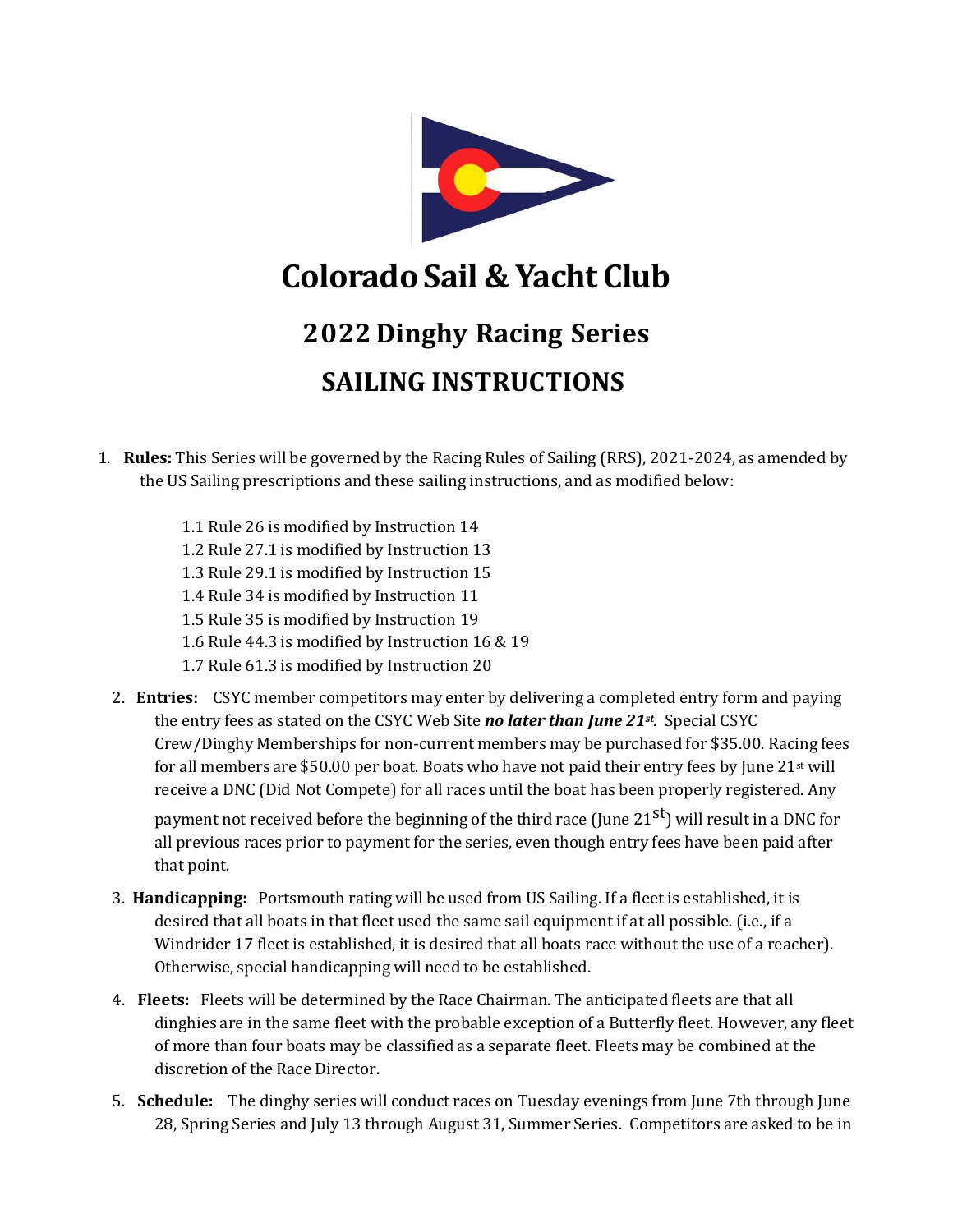the starting area no later than *5:45 pm* on Tuesdays. Racing will start at *6:15 pm*, conditions permitting (i.e. Weather). First Warning at 6:05. Any boat not ready to start at the appointed start times will receive a DNC for that race unless Race Committee determines races should be delayed for valid reasons. It is the intent of these rules to not hold up the beginning of any race due to competitors not being present in the starting area at the time of designated race starts unless there is a valid reason for the delay. The last race of the day (determined by Race Committee) will be conducted as to allow competitors time to get back to the boat ramps or beach area by sunset, if possible. Racing for any particular day may be terminated by Race Committee in conjunction with the Race Director or other Officers of CSYC and/or in conjunction with the majority of skippers due to special circumstances or weather conditions. Since small boats will be racing, close attention to weather and safety conditions will be given top priority. *It is the responsibility of the skipper of each boat to determine if it is safe to leave the shore and race.*

- 6. **Throw outs:** There will be one throw out for every 7 races or fraction thereof, (i.e. 1-7 races = 1 throw out; 8-14 races = 2 throw outs; 15-21 races = 3 throw outs, etc. These are cumulative for each entire dinghy series.
- 7. **Radio Equipment:** All dinghies are *not* required to be equipped with a functional VHF radio for Race Committee communications. Instructions on starting sequence and shortening of courses may be given by Race Committee verbally at the start/finish line.
- 8. **Check-in:** All boats must check-in to advise the Race Committee they intend to start the race. This is performed by sailing on starboard tack behind the committee boat, once they are on station. If possible, all boats will have a sail number or specific name for the Race Committee to record for their start/finish times. Use your boat model and your name if the boat does not have a number.
- 9. **Safety:** *It is the sole responsibility of each skipper to decide whether to enter, start or continue any race.* It is the responsibility of all racers and skippers to adhere to U.S. Coast Guard and State of Colorado requirements at all times. *It is required that all racers wear a personal flotation device at all times while racing.* A boat that retires from a race shall notify the race committee as soon as possible.
- 10. **Propulsion:** A boat shall be propelled only by the action of the wind on the sail and hull, by the action of the water on the hull and by the unassisted actions of the competitor. Significant progress shall not be made by paddling, swimming, rocking, sculling or walking.
- 11. **Course Markers:** Marks will be placed in Roxborough Cove by the race committee. These marks will be designated by color, shape or number. Other temporary marks or lake marks may be used at the discretion of the Race Committee. (e.g., Mark 1 of the Keel Boat marks)
- 12. **Courses:** Each race course will be communicated from the committee boat prior to the commencement of each individual race to all boats racing via voice. The course may be changed without notice up until the 3-minute warning. Courses will be designated in the sequence that the marks are to be rounded. All roundings will be to port unless otherwise specified by the Race Committee.
- 13. **Change of Course After Start:** No change of course will be made after the start, unless Race Committee needs to shorten the course (see SI #18).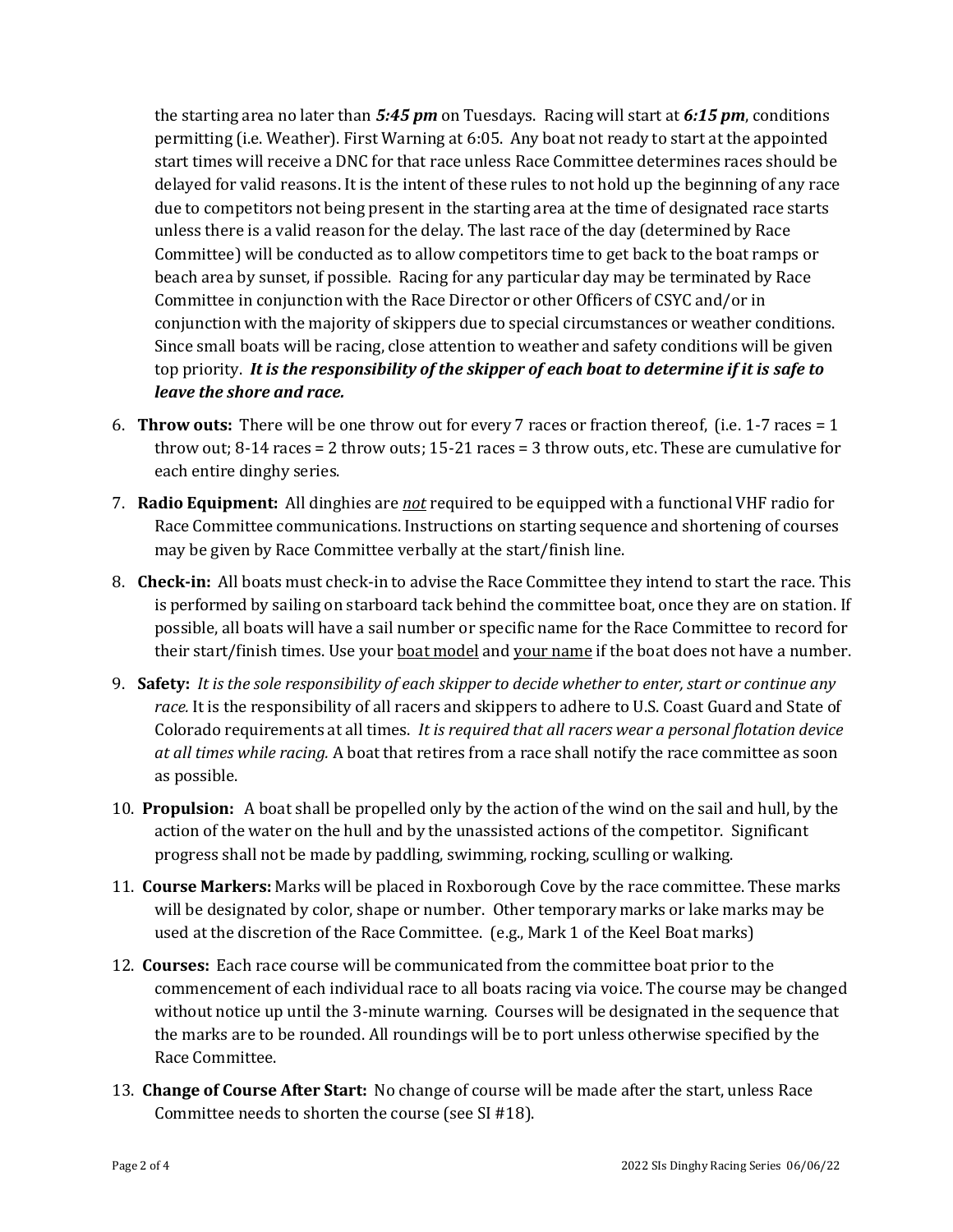- 14. **Starts:** Rule 26 for starting races shall be modified to the following start sequence:
	- Give 3 minute warning of start by three long blows on the whistle.
	- Give 2 long blows at 2 minutes prior to start.
	- Give 1 long blow at 1 minute prior to start.
	- Give 3 short blows at 30 seconds.
	- Give 2 short blows at 20 seconds.
	- Give 1 short blow at 10 seconds.
	- Give a short blow for 5, 4, 3, 2, and 1 seconds.
	- Give 1 long blow for the start.
	- Give a short blow for the finish of each boat.
- 15. **Recalls:** The Race Committee may hail premature starters either by boat name, sail number or name using the system described in RRS Rule 29.1. A boat is responsible for starting correctly, regardless of whether she hears a recall.
- 16. **Hailing Committee Boat:** Once racing has commenced, the committee boat may only be hailed for emergency situations or situations necessary for racing (i.e., missing marks, etc.). No requests for course information shall be addressed by the committee boat once a race has started.
- 17. **Start-Finish Line:** The start-finish line will be a line between the starting pin or a course marker and Race Committee Boat. The committee may shorten or move the line after all racers have started. Boats shall clear the finish line area as soon as possible after finishing.
- 18. **Shortened Course:** Courses may be shortened and finished at any rounding mark of the course, in which the committee boat will designate the rounding mark as the finish line by taking station at the mark.
- 19. **Time Limits:** The time limit for the first boat to finish each race will be no more than 45 minutes. Changing Rules 35, A4.2 and A5, boats after the first to finish shall have 10 minutes from that time to finish; the race committee may give an estimated finish time, place or DNF to boats not finishing within 10 minutes of the first boat in the fleet finishing. A finish time or place estimated by the race committee is not subject to redress.
- 20. **Protests**: Protesting boats shall inform the boat(s) they are protesting of the intended protest as soon as practical after the incident initiating the protest, thus giving that boat an opportunity to exonerate itself via penalty turns. Protesting boats must inform the Race Committee of their intention immediately upon finishing, if not previously verbally notifying Race Committee. If at all practical, it is desired that all protests are resolved on the water prior to any subsequent race.

In the event this protest is not resolved, protests are to be filed with the Principal Race Officer (RC) or a CSYC Officer. Protests must be filed before the race committee departs on the day of the race. A Pre-hearing will be held to all parties involved in protests the evening of the infraction, if practical. Protest forms are available from the Race Committee, Race Director on the dock after the race, or online via the CSYC website (CSYC.org). If unable to contact a CSYC Officer and get a protest form, or with approval of the Race Director, CYSC Commodore or Vice Commodore, a protest form may be emailed to the Race Director, copied to the Commodore,